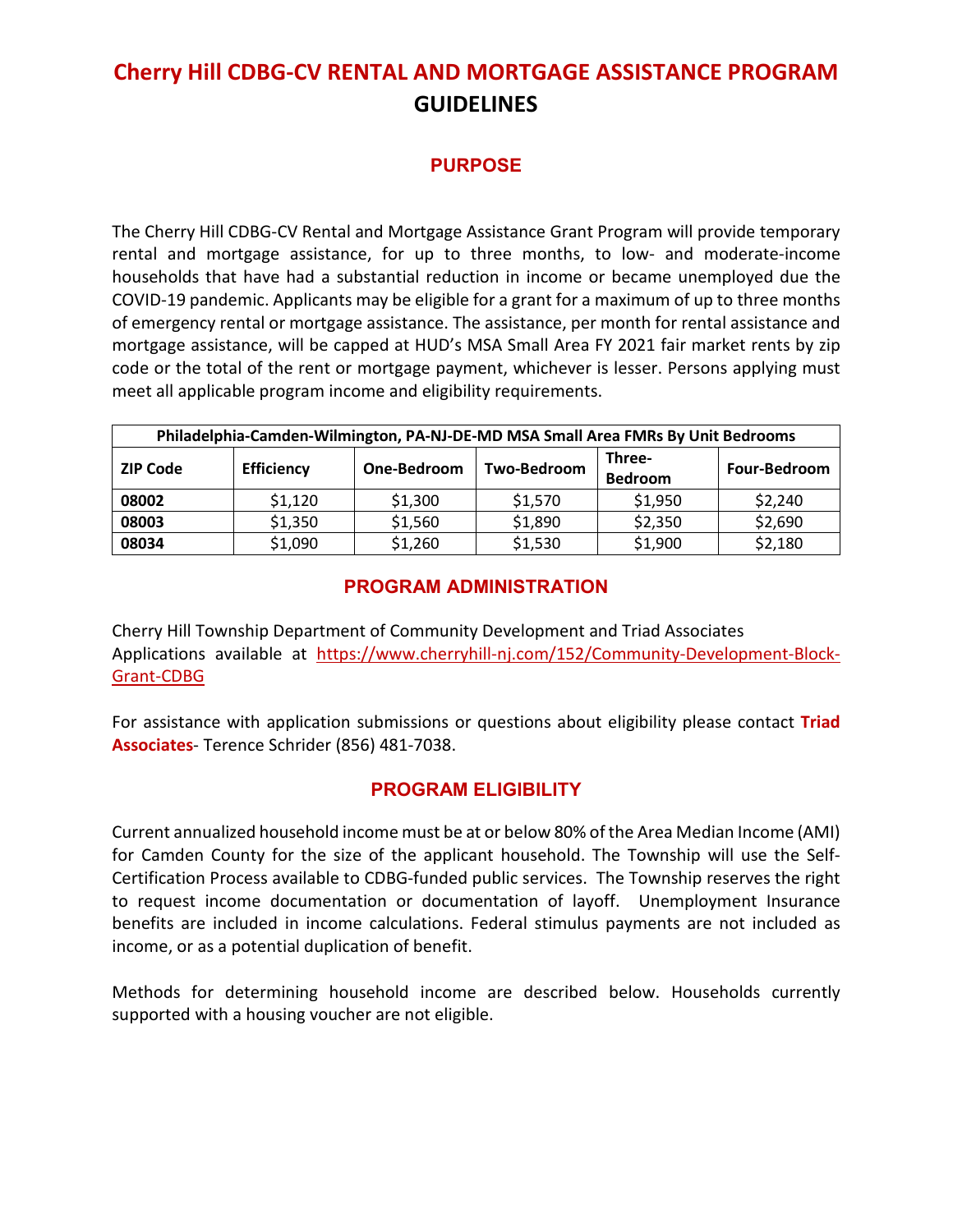| FY 2021 Income Limit Area                                     | Median Family<br>Income | FY 2021 Income<br>Limit Category          |          | Persons in Family |          |          |          |          |          |          |
|---------------------------------------------------------------|-------------------------|-------------------------------------------|----------|-------------------|----------|----------|----------|----------|----------|----------|
|                                                               |                         |                                           |          |                   |          |          |          | 6        |          | 8        |
| Philadelphia-Camden-<br>Wilmington, PA-NJ-DE-MD<br><b>MSA</b> | \$94,500                | Very Low (50%)<br>Income Limit (\$)       | \$33,100 | \$37,800          | \$42,550 | \$47,250 | \$51,050 | \$54,850 | \$58,600 | \$62,400 |
|                                                               |                         | <b>Extremely Low</b><br>Income Limit (\$) | \$19,850 | \$22,700          | \$25,550 | \$28,350 | \$31,040 | \$35,580 | \$40,120 | \$44,660 |
|                                                               |                         | Low (80%) Income<br>Limit (5)             | \$52,950 | \$60,500          | \$68,050 | \$75,600 | \$81,650 | \$87,700 | \$93,750 | \$99,800 |

## **PROHIBITION ON DUPLICATION OF BENEFITS**

Applicants must disclose other local, state and federal rental/mortgage assistance received. These benefits will be taken into consideration when determining the amount that will be provided to the applicant for rental or mortgage assistance. Applicants will be required to repay funds if duplicate benefits are received.

The Township will work with applicants to apply for other available assistance, including but not limited to Unemployment Insurance and/or mortgage forbearance to ensure their housing stability into the future. Please note, application for and/or approval of Unemployment Benefits (UI) is not an eligibility requirement for this program.

## **EVIDENCE OF FINANCIAL HARDSHIP DUE TO COVID-19**

Financial hardship due to COVID-19 means an individual or household must be able to provide documentation of loss of income due to the COVID-19 pandemic beginning on March 9, 2020. Examples of documentation include the following:

- 1) *Layoff* (need documentation from employer or unemployment);
- 2) *Reduced work hours* (letter from employer and paystubs);
- 3) *Unpaid leave* to take care of children due to school and daycare closures (letter from employer, school and/or daycare);

*Does not have the financial resources* to make rental and mortgage payments without leaving them unable to make necessary purchases of goods and services such as food (agency to review monthly income and housing expenses).

## **EVIDENCE OF TENANCY/OWNERSHIP AND PRIMARY RESIDENCY**

| <b>Rental Assistance</b>                        | <b>Mortgage Assistance</b>                     |  |  |
|-------------------------------------------------|------------------------------------------------|--|--|
| Applicant must provide evidence that they       | Applicant must provide evidence that they are  |  |  |
| reside at the property for which they are       | the owner of the home and that the home is     |  |  |
| requesting rental assistance.                   | their primary residence.                       |  |  |
| 1. All applicants must attest that the property | 1. All applicants must attest that property is |  |  |
| is primary residence (question is on the        | primary residence (question is on the          |  |  |
| application).                                   | application).                                  |  |  |
| 2. Applicants must provide at least one of the  | 2. Applicants must provide one or more of the  |  |  |
| following:                                      | following:                                     |  |  |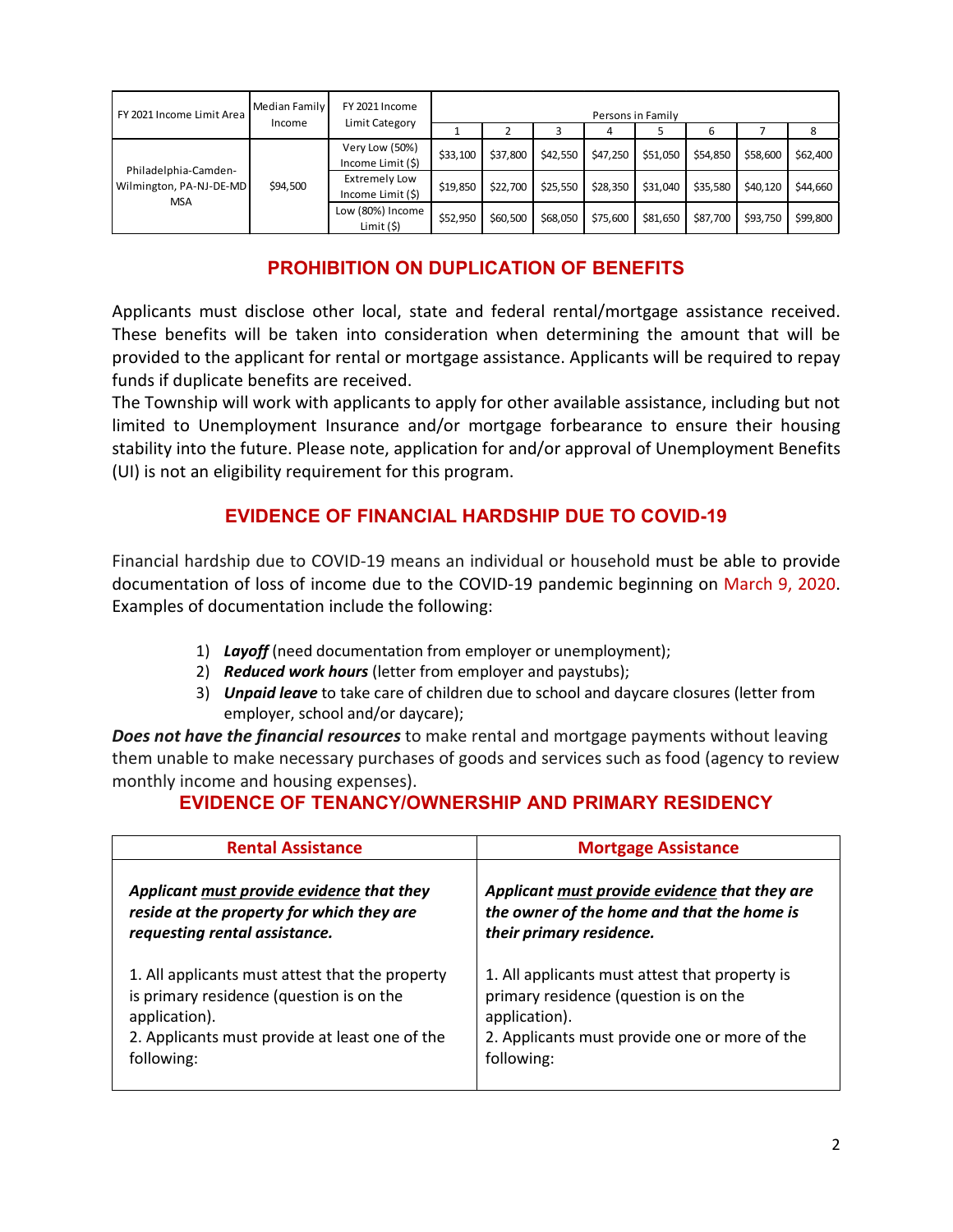| • Executed (signed by tenant and<br>landlord/agent) lease that names applicant as<br>tenant of property.<br>• Other type of written document that names<br>applicant as tenant of property (may include<br>hotel/motel occupancy ledger report).<br>• Applicant driver's license or other<br>government issued ID shows address of<br>property.<br>• Income information (e.g., check stubs, | • Current mortgage statement that matches the<br>name of the applicant.<br>• Most recent month's bill for utilities and other<br>services in the name of applicant, property tax<br>statement indicating that the mailing address is<br>the same address as the property for which<br>assistance is requested, and/or documentation of<br>income (e.g., check stubs, W-2, tax filings) which<br>shows address. |
|---------------------------------------------------------------------------------------------------------------------------------------------------------------------------------------------------------------------------------------------------------------------------------------------------------------------------------------------------------------------------------------------|----------------------------------------------------------------------------------------------------------------------------------------------------------------------------------------------------------------------------------------------------------------------------------------------------------------------------------------------------------------------------------------------------------------|
| reports) show applicant name and address of<br>property.<br>• Current utility bill or other such official<br>business mail addressed to applicant at<br>property.                                                                                                                                                                                                                           | 3. Agency review of property records indicating<br>ownership.                                                                                                                                                                                                                                                                                                                                                  |

## **EVIDENCE OF RENT OR MORTGAGE DUE**

| <b>Rental Assistance</b>                                                                                                                                                                                                                                                                                                                                                                                                                                                                                                                                                                                                                                                                                                                                                                                                                                                                                                                                       | <b>Mortgage Assistance</b>                                                                                                                                                                                                                                                                                                                                                                                                                                                                                                                                                               |  |  |
|----------------------------------------------------------------------------------------------------------------------------------------------------------------------------------------------------------------------------------------------------------------------------------------------------------------------------------------------------------------------------------------------------------------------------------------------------------------------------------------------------------------------------------------------------------------------------------------------------------------------------------------------------------------------------------------------------------------------------------------------------------------------------------------------------------------------------------------------------------------------------------------------------------------------------------------------------------------|------------------------------------------------------------------------------------------------------------------------------------------------------------------------------------------------------------------------------------------------------------------------------------------------------------------------------------------------------------------------------------------------------------------------------------------------------------------------------------------------------------------------------------------------------------------------------------------|--|--|
| The applicant must provide information to<br>prove the amount of their rent payment. This<br>may include either:                                                                                                                                                                                                                                                                                                                                                                                                                                                                                                                                                                                                                                                                                                                                                                                                                                               | The applicant must provide information to prove<br>the amount of their mortgage payment due.<br>This may include:                                                                                                                                                                                                                                                                                                                                                                                                                                                                        |  |  |
| 1. If available, a copy of a lease or other<br>written agreement with the applicant named,<br>rent amount and due date.<br>2. If the applicant is not named in the lease,<br>proof of at least one payment made to the<br>landlord (and/or agent), or named leaseholder<br>for the month immediately prior to the month<br>for which assistance is requested. Proof may<br>include:<br>• Copy of a check<br>• Ledger from Venmo, Paypal, or<br>financial institution (may include<br>hotel/motel occupancy ledger report)<br>• Receipt of money order/cashier's<br>check<br>• If paid in cash, receipt or affidavit<br>from the property owner or contracted<br>property manager. In roommate<br>situations, receipt or affidavit from the<br>person who is named in the lease plus<br>proof of deposit of that cash<br>Should the applicant have one or more months<br>of rent past due, documentation of total<br>amount due to bring rent current. This may | 1. Copy of current month's mortgage statement.<br>2. Documentation indicating that homeowner is<br>ineligible for or has been denied forbearance or<br>will not be eligible for relief from lender.<br>3. Documentation that applicant has been paying<br>the mortgage (e.g., bank statement, electronic<br>transfer statement (e.g., Venmo/Paypal), cleared<br>checks, etc.).<br>Should the applicant have one or more months of<br>mortgage past due, documentation of total<br>amount due to bring mortgage current. This is<br>likely included in the current mortgage<br>statement. |  |  |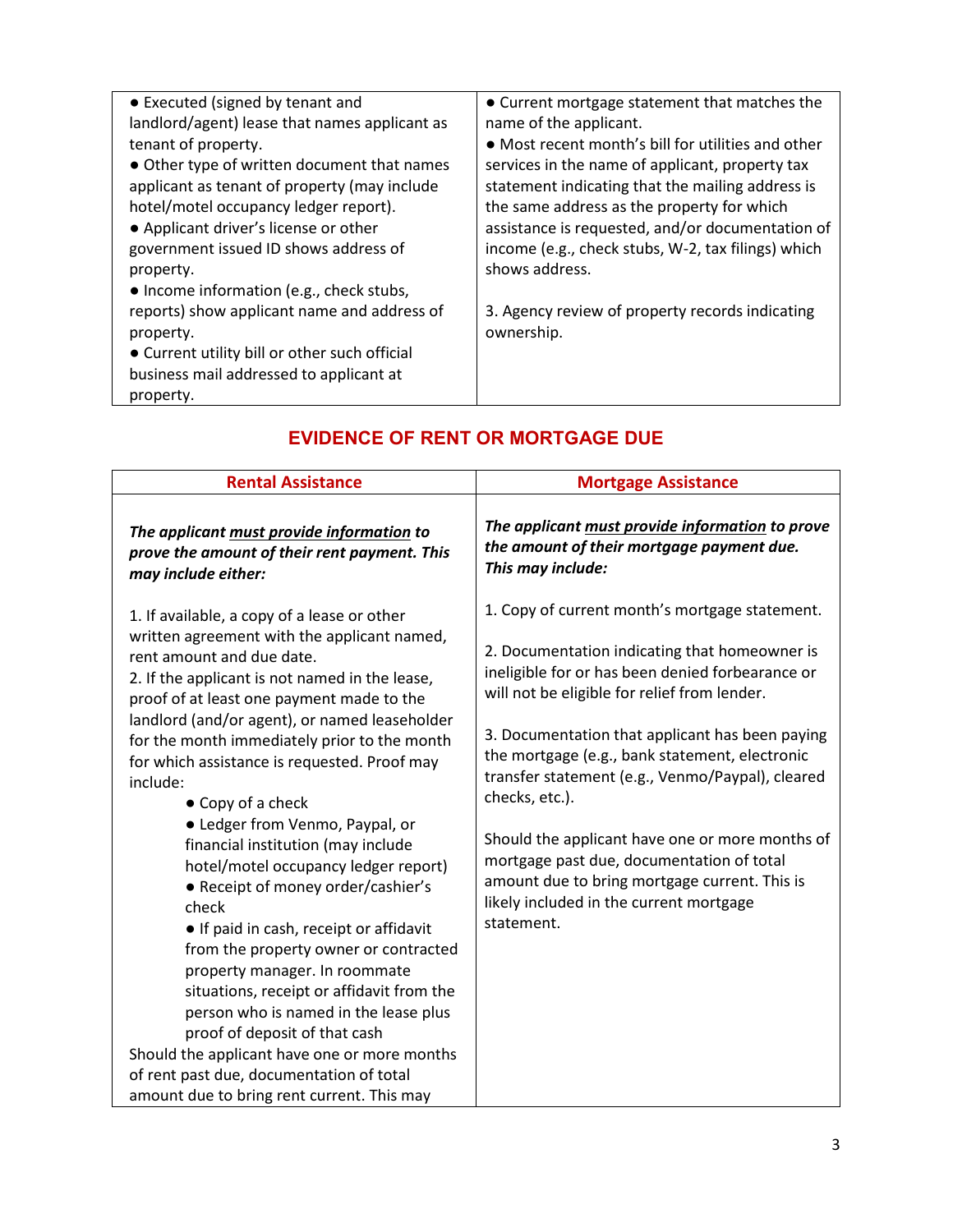| include past-due notices, emails from the     |  |
|-----------------------------------------------|--|
| landlord (and/or agent), rent ledger from the |  |
| landlord, or other applicable documents as    |  |
| available.                                    |  |

## **PROCESS FOR PAYMENT**

| <b>Rental Assistance</b>                                                                                                                                                                                                                                                                                                                                     | <b>Mortgage Assistance</b>                                                                                 |  |  |
|--------------------------------------------------------------------------------------------------------------------------------------------------------------------------------------------------------------------------------------------------------------------------------------------------------------------------------------------------------------|------------------------------------------------------------------------------------------------------------|--|--|
| The rental assistance will be paid directly to<br>the landlord (and/or agent).<br>In roommate situations where payment is<br>typically made to the person named in the<br>lease, the property owner information must<br>be provided for direct remittance.                                                                                                   | Mortgage payments will be made directly<br>to the lender as per the current month's<br>mortgage statement. |  |  |
| 1. Applicant will provide this remittance<br>information on their application.<br>2. Verify who shall receive the funds using<br>evidence of rent payments, as per section<br>above.<br>4. Upon payment of funds, agency should<br>provide applicant with a document indicating<br>the amount paid, date paid and to whom it<br>was paid as proof of payment |                                                                                                            |  |  |

## **PROOF OF INCOME FOR QUALIFICATION:**

To be eligible for this benefit, the household must provide documentation that their annualized income, is at or below 80% of the AMI.

1. AMI Guidelines: The guidelines a[t https://www.huduser.gov/portal/datasets/il.html#2020](https://www.huduser.gov/portal/datasets/il.html#2020) will be used to determine 80% of AMI for Camden County where the home of the applicant is located, for the size of the applicant's household.

2. The Township will allow the following method to determine whether a household qualifies for the benefit:

- a) To determine family income for all applicants, assets can be self-certified for this program. Third party documentation of assets is not required for this program.
- b) For those with cash-only incomes (e.g., odd jobs, baby-sitting, etc.), or for other income unable to be documented by a third party, self-certification is allowed.
- c) For unrelated roommates, where the applicant pays another tenant who is the person named in the lease or pays the landlord directly for a portion of the rent, the applicant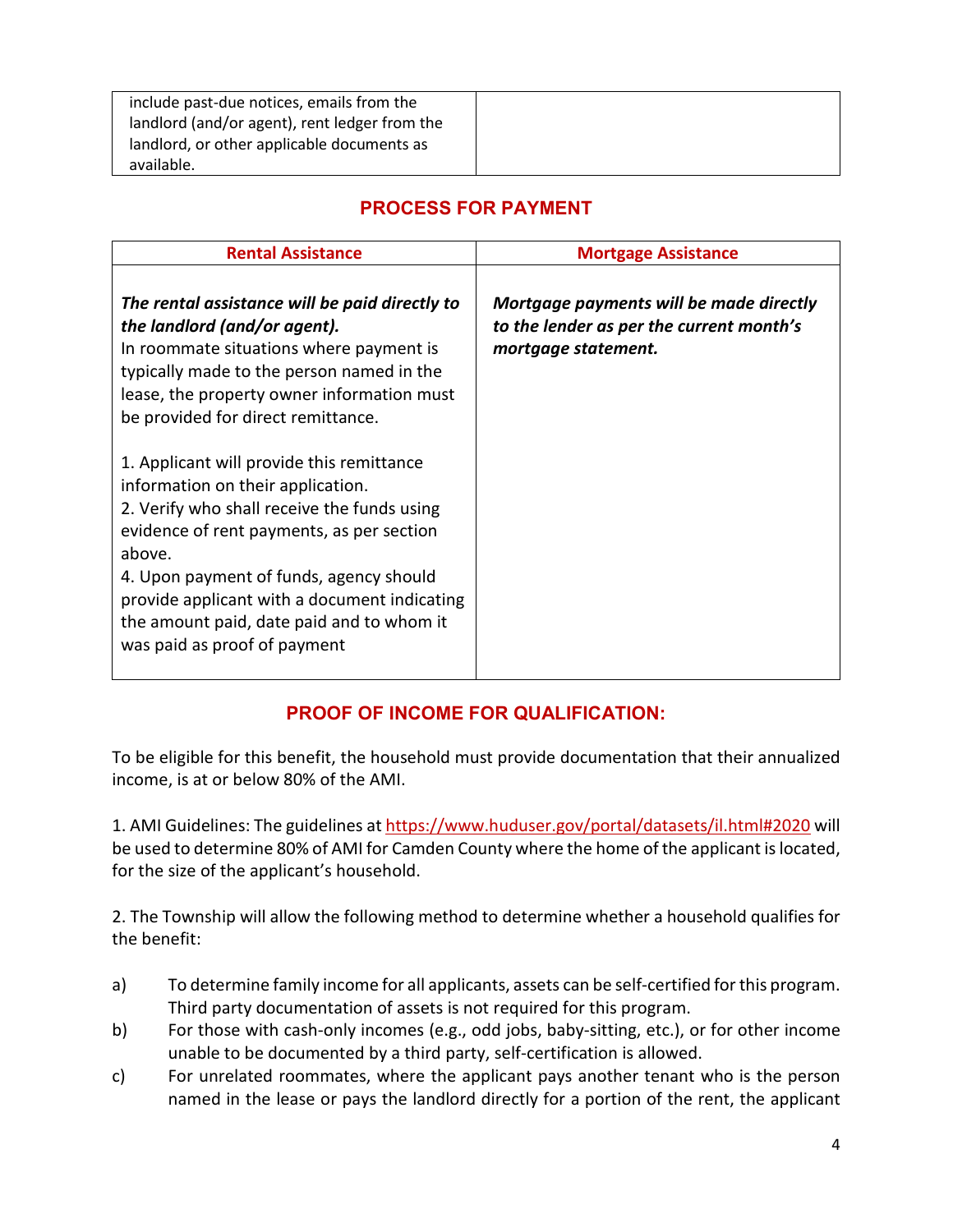and his/her dependents/spouse/partner may be considered a separate household for the purpose of household income calculation. A written document or self-certification from the household will suffice as verified information.

**Determination of Eligible Assistance:** Assistance provided for a given month, up to a maximum of three months, will be the lesser of:

- The cost of the rent or mortgage for one month (monthly rental agreement or mortgage statement), 5 weeks (weekly rental agreement), or 30 days (daily agreement), or
- The Fair Market Rent ("FMR") by bedroom size for the county in which the applicant resides, unless a waiver is provided by the Township. Fair Market Rent can be found at https://www.huduser.gov/portal/datasets/fmr/fmrs/FY2021\_code/2021summary.odn

**Assistance for Housing Costs in Arrears:** Assistance is available for housing cost in arrears (unpaid previous housing costs, sometimes referred to as "back rent" for tenants) for up to three consecutive months, subject to the caps previously described. Housing costs in arrears are eligible for payment in full, incurred on or after March 1, 2020.

#### **RENTAL OR MORTGAGE ASSISTANCE AVAILABLE:**

These funds are intended to be emergency assistance.

- Applicants without housing costs in arrears are applying for the cost of one month (or 5 weeks for weekly rental, or 30 days for daily rental) of housing only, starting with current month's housing costs.
- Applicants with housing costs in arrears may apply (in one application) for assistance for multiple past months beginning March 1, 2020, as well as for the current month's housing cost. (If the applicant paid a portion of one month's rent, and then missed subsequent rents, only the outstanding amount is eligible to be paid by the program. Households will not be reimbursed.) Only for past due months, and the current month, may an applicant receive assistance for more than one month at a time, up to three months' worth of assistance.
- If funds are available, the Township will notify applicants that they can submit a reapplication for assistance for up to three additional months.
- Reapplications must submit an updated Self Certification form (from the month prior to the month for which assistance is requested).
- If the applicant has moved, full documentation of tenancy and rent (or ownership and mortgage statement) must be provided.

In all instances, duplication of benefits must be prevented as described above. The maximum assistance available is calculated after subtracting other COVID-19 housing specific assistance funds available to the applicant ("potential duplicated benefits") for the specific month's housing costs. Potential duplicative benefits include cash or payment assistance from a local government agency, housing authority, nonprofit organization, religious organizations, and friends or family.